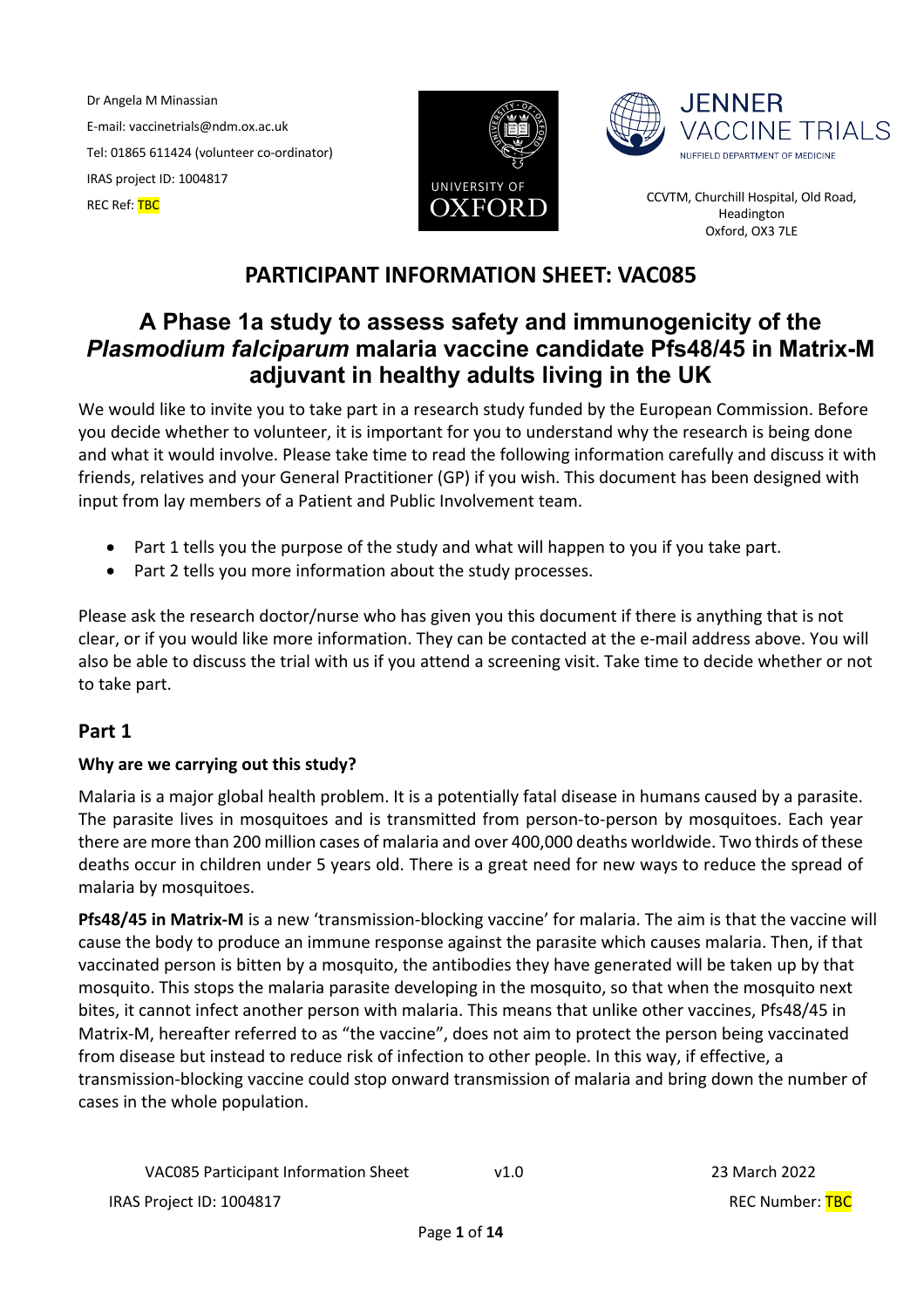As a Phase 1a study, the vaccine will be given to people for the first time. The purpose of this study is to assess the safety of the vaccine, as well as the vaccine's ability to induce an immune response from the body (immunogenicity). We will do this by giving volunteers three doses of the vaccine, at four week intervals, doing blood tests and collecting information about any symptoms that occur after vaccination. We plan to recruit a total of 24-30 volunteers to be vaccinated.

# **What will happen if I decide to take part?**

This study involves having three doses of the vaccine and then being followed up with regular clinic visits and blood tests at the Centre for Clinical Vaccinology and Tropical Medicine (CCVTM) clinic in Oxford. You will also be asked to complete a diary, recording any symptoms you experience after each vaccination.

# **Do I have to take part?**

No. It is up to you to decide whether or not to take part. A decision not to take part will not result in any penalty, or loss of benefits to which you are otherwise entitled. Even after consenting to take part you are free to withdraw at any time without giving a reason, but you may be asked to return to the clinic for follow up for safety reasons.

The University of Oxford does not urge, influence, or encourage any employees/students of the institution to take part in this research study. Your decision to not participate in the study, or a decision on your part to withdraw from the study, will have no effect whatsoever on your employment/student status at the University.

# **Length of research**

If you decide to take part in this study, you will be involved in the trial for approximately 8 months.

**In addition to the above, we would like to highlight several key points we think you should consider before making a decision. This is a brief summary and a more detailed explanation is included in the sections to follow.** 

• **This is the first time this vaccine is being tested in humans**

The vaccine is being given to humans for the first time in this study, therefore, we do not yet know full details about its effects. The adjuvant (Matrix-M) that is incorporated in the vaccine, has however been administered in other vaccines to tens of thousands of people in previous clinical trials (here and abroad) and has been shown to be well tolerated. We expect side effects of the vaccine will be similar to those seen in these previous studies using the same adjuvant, but as this is the first trial to test the vaccine, there is a chance that the effects may be different, or more severe. Some potential side effects are listed on page 6.

• **Following each vaccination, volunteers are required to attend regular clinic follow-ups and complete a daily diary to assess side effects from the vaccine** The vaccine schedule involves three vaccinations, given at approximately 4 week intervals. Following each vaccination, volunteers will be required to fill in an electronic diary every day for 28 days and attend the clinic on days 1, 7, 14 and 28 after each vaccine. In addition, there are 2 further clinic visits after the last dose. Overall, volunteers will be followed until approximately 8 months from the time of enrolment and 6 months from the final vaccination dose.

• **Each clinic visit involves blood tests to assess safety of the vaccine and the body's immune response.**

Blood tests will be taken at each clinic visit to help us assess any side effects of the vaccine and how the body's immune system is responding. The volume of blood taken varies between 10 to 145 ml per visit, with an estimated 942mL taken over the course of the study in total. Due to these

VAC085 Participant Information Sheet v1.0 23 March 2022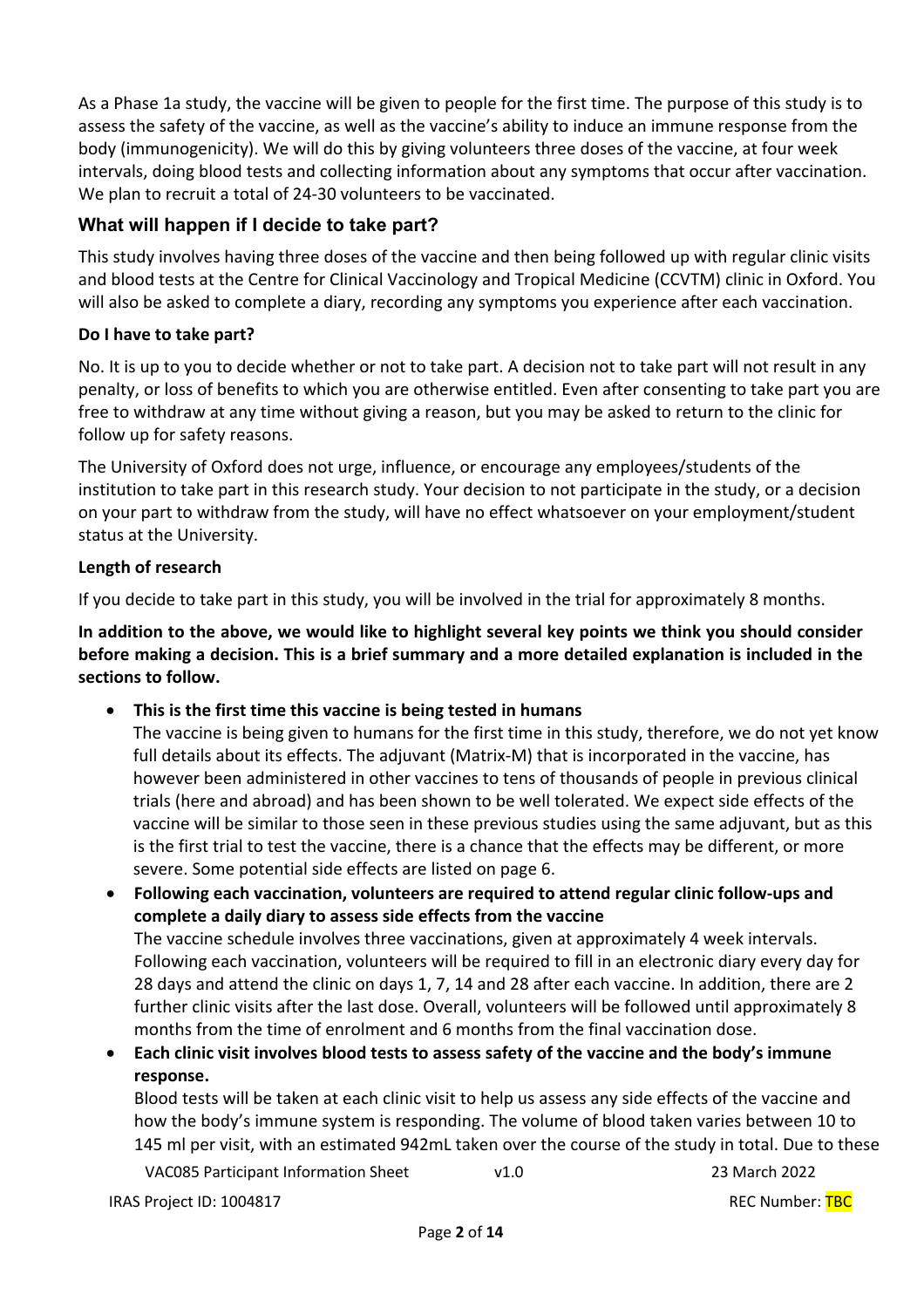regular blood tests, volunteers will be required to refrain from blood donation for the duration of the trial, as donating blood could increase the risk of anaemia.

# • **All volunteers remain at risk of developing malaria following vaccination**  There is no risk of being infected with malaria from the vaccine. However, as it is designed to prevent onward transmission of malaria to other people rather than reducing an individual's risk of being infected with malaria, all volunteers will remain at risk of malaria infection themselves. Therefore, in the future, before travelling to an area where malaria is present, volunteers should always seek and follow health advice about malaria prevention.

### **CONSIDERATIONS BEFORE TAKING PART IN THIS STUDY**

#### **Am I eligible to be involved in the trial?**

In order to be involved in the study you **must**:

- Be a healthy adult aged between 18 and 45 years.
- Be able and willing (in the Investigator's judgement) to comply with all study requirements (the Investigators are the research doctors involved with the clinical trial).
- Allow the Investigators to discuss your medical history with your GP.
- Practice continuous effective contraception for the duration of the study (volunteers with the potential to become pregnant only).
- Refrain from blood donation during the course of the study.

### **You cannot participate in this study if:**

- You have had malaria before.
- You have travelled to a malaria endemic region in the last 6 months or are intending to travel to a malaria endemic region during the time you would be involved in the study.
- You have participated in another research study in the last 30 days.
- You are planning to participate in another research study at the same time as this study.
- You have previously received an investigational vaccine likely to impact on interpretation of the trial data, as assessed by the Investigator(s).
- You have previously received an investigational product in the 30 days preceding enrolment, or are planning to receive one during the study period.
- You have had immunoglobulins and/or any blood products (such as a blood transfusion) in the previous three months,
- You have received any other vaccine within the last 30 days or plan to receive another vaccine (apart from the vaccines in this study) within 30 days of receiving the study vaccines (COVID-19 vaccines are an exception to this, but they should not be received between 14 days before to 7 days after any study vaccination).
- You have conditions affecting your immune system.
- You are pregnant, breast feeding or intend to become pregnant during the study.

VAC085 Participant Information Sheet v1.0 23 March 2022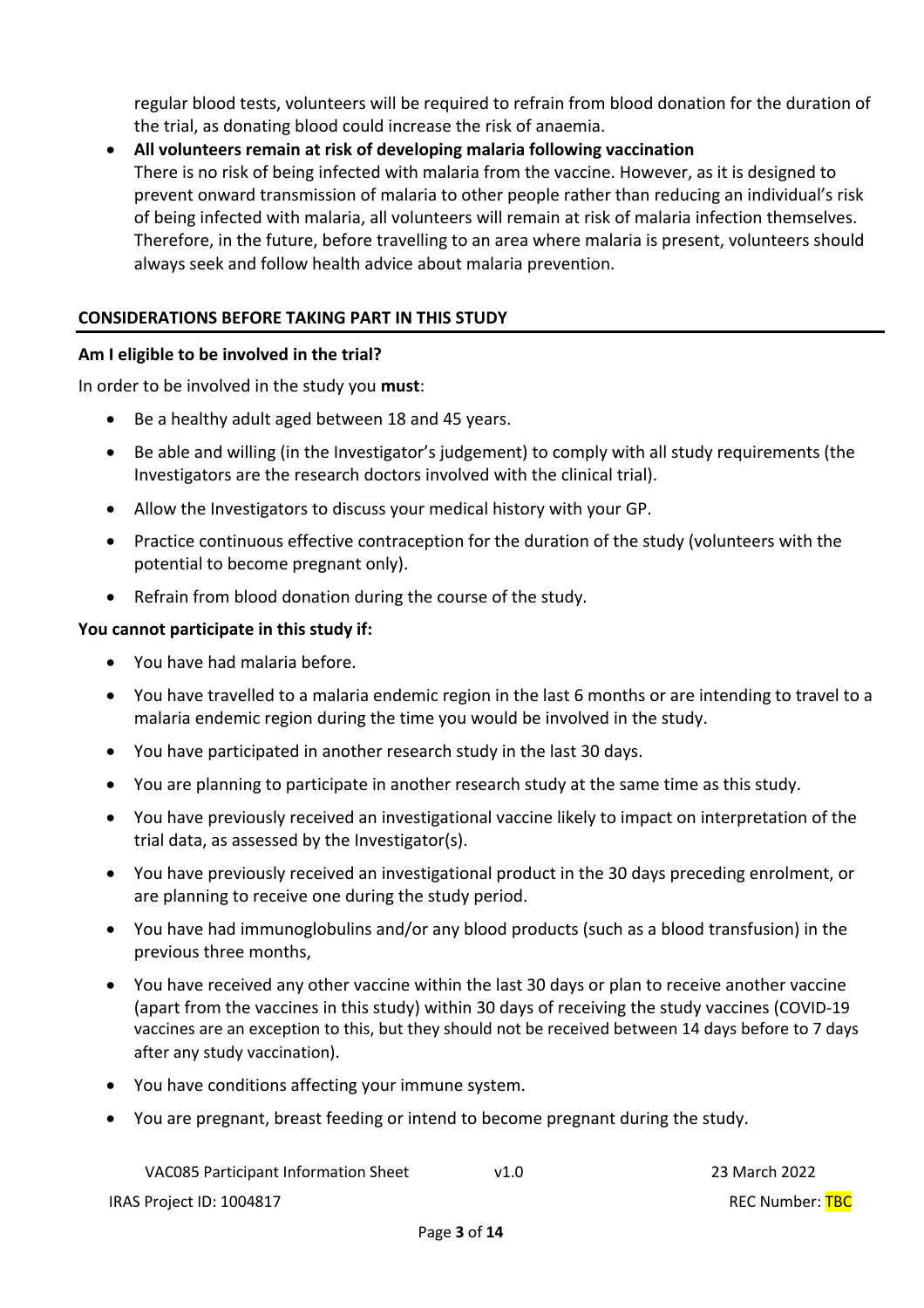- You have a history of allergic disease or reactions to any component of the vaccine being tested.
- You have a history of a severe allergic reaction to any vaccination.
- You have a history of cancer (except basal cell carcinoma of the skin and cervical carcinoma in situ).
- You have a history of a serious psychiatric condition that may affect participation in the study.
- You have any other serious long-term illnesses requiring hospital follow-up.
- You drink on average more than 25 units of alcohol a week (a pint of beer is 2 3 units, a small glass of wine (125mL) 1 unit and a shot of spirits (25mL) one unit).
- You have injected illegal drugs at any time in the last 5 years.
- You have hepatitis B, hepatitis C or HIV infection.

Mild conditions, such as childhood asthma, which are well-controlled, would not automatically exclude you from participating. If you are unclear whether you are eligible to be involved in the study you can contact the study team who will be able to advise you (see contact details at the top of page 1).

If we find any abnormality on examination, blood or urine tests which is clinically significant you may also be excluded from the study.

**Screening Visit:** Following the online pre-screening questionnaire and a pre-screening telephone call there will be an in-person screening visit. This takes place at the CCVTM clinic at The Churchill Hospital, Oxford and will last approximately two hours, with an opportunity for a short break*.* The purpose of the screening visit is for you to discuss the trial with us and decide if you wish to enter the study. If you decide to participate, you will be asked to sign a consent form and we will check that you are eligible to participate.

# *After signing the consent form:*

- You will be asked some medical questions.
- A doctor will examine you.
- Blood samples and a urine sample will be taken. The results of these tests will need to be normal for you to be enrolled in the study.
- All volunteers with the potential to become pregnant will have a urinary pregnancy test.

Please note – The screening blood tests will look at your blood counts (e.g. to check if you are anaemic), your liver function and your kidney function. We will also test your blood to see if you are infected with hepatitis B, hepatitis C or HIV, as these conditions can affect your body's response to the vaccines we are assessing. If you test positive to any of these, we will let you know and arrange for a repeat test. With your consent we may also report positive results to your GP and offer to refer you for further investigation/treatment. For individuals who test positive for either Hepatitis B or Hepatitis C, we will also be obligated to report this to the health authorities.

Some individuals may test positive for Hepatitis C virus due to previous involvement in a Hepatitis C vaccine study. If this applies to you and you wish to take part in our study, with your consent, we will contact the team responsible for the Hepatitis C vaccine study to check your Hepatitis C status prior to enrolment in this malaria vaccine study.

| VAC085 Participant Information Sheet | v1.0 |
|--------------------------------------|------|
|--------------------------------------|------|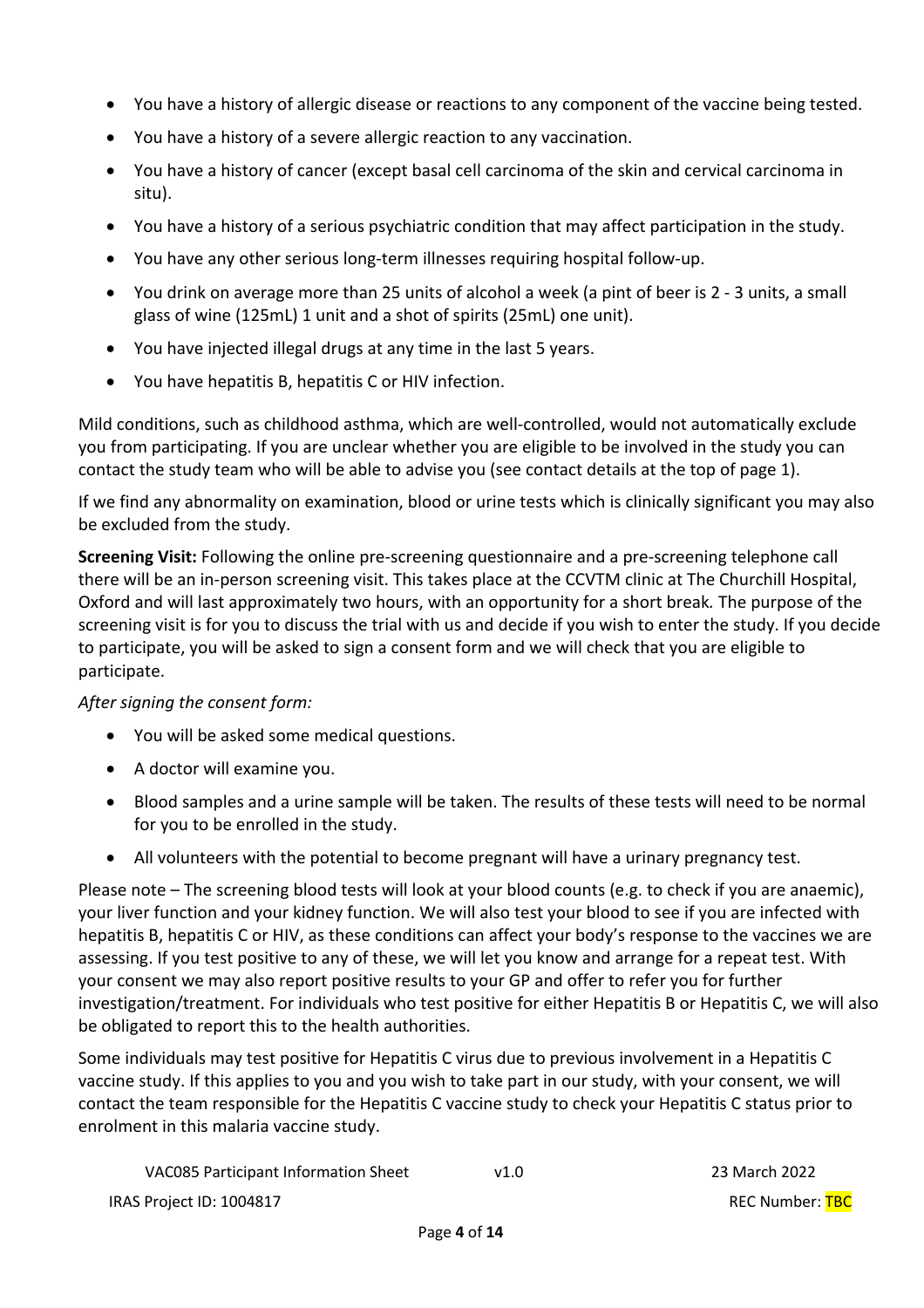**Blood Donation:** Under current UK regulations, volunteers will not be able to donate blood during the course of the study.

**Private Medical Insurance:** If you have private medical insurance you are advised to contact your insurance company before participating in this trial, as involvement may affect the cover provided.

**Malaria Prophylaxis:** If in future you travel to an area where malaria is common, you should not assume that the experimental vaccines you received in this study will give you any protection against malaria. Even if this vaccine is effective, it is not designed to protect the recipient from malaria infection. Make sure you visit your GP or a travel clinic before travelling to a malaria endemic region and follow their advice on prevention measures.

**Contraception:** It is currently unknown whether the vaccines being tested are safe during pregnancy. For this reason, it is important that all volunteers with the potential to become pregnant use adequate contraception throughout the trial. These are the injection, implant, the coil and most forms of hormonal contraception. Condoms alone will not be sufficient for the study. If you were to become pregnant during the trial you must tell us immediately and you will be withdrawn from the study, although we will ask to follow you up for safety reasons. Volunteers with the potential to become pregnant are defined as those who are fertile and able to become pregnant following the start of menstruation until becoming postmenopausal, unless permanently sterile. A post-menopausal state is defined as no menstruation for 12 months without a known cause.

# **THE VACCINE**

### **What are the vaccines that are being tested?**

Pfs48/45 in Matrix-M is a 'protein-in-adjuvant' vaccine, made up of the protein Pfs48/45 and the adjuvant Matrix-M. This is not a live vaccine and so there is no chance of catching malaria. Vaccinations will be given into the muscle of the upper arm.

# **Pfs48/45**

The protein Pfs48/45 is a protein found on the surface of the *Plasmodium falciparum* malaria parasite as it develops in the mosquito. An effective immune response against this protein could stop the growth of malaria in the mosquito, preventing the parasite from being transmitted by the mosquito to another human.

#### **Matrix-M**

Matrix-M is a vaccine adjuvant derived from the bark of a specific tree. Adjuvants help improve the body's immune response to a vaccine. Matrix-M has previously been given to tens of thousands of healthy volunteers in other clinical trials and has been safe and well tolerated. This includes trials of other investigational vaccines for malaria and COVID-19.

#### **Pfs48/45 in Matrix-M**

Only one other Pfs48/45-based vaccine has been tested in humans. This vaccine differs from the one we are testing in that it contained only a single portion (domain) of the Pfs48/45 protein whereas the vaccine we are studying in this trial contains all three portions (domains) of the protein.

In addition, the single-domain Pfs48/45 vaccine was not tested in combination with Matrix-M. Therefore, the combination of the two components has not been given to anyone before this study. So, this is a "first-in-human" trial, the purpose of which is to assess the safety of the combination Pfs48/45 in Matrix-M vaccine.

| VAC085 Participant Information Sheet | v1.0 |
|--------------------------------------|------|
|--------------------------------------|------|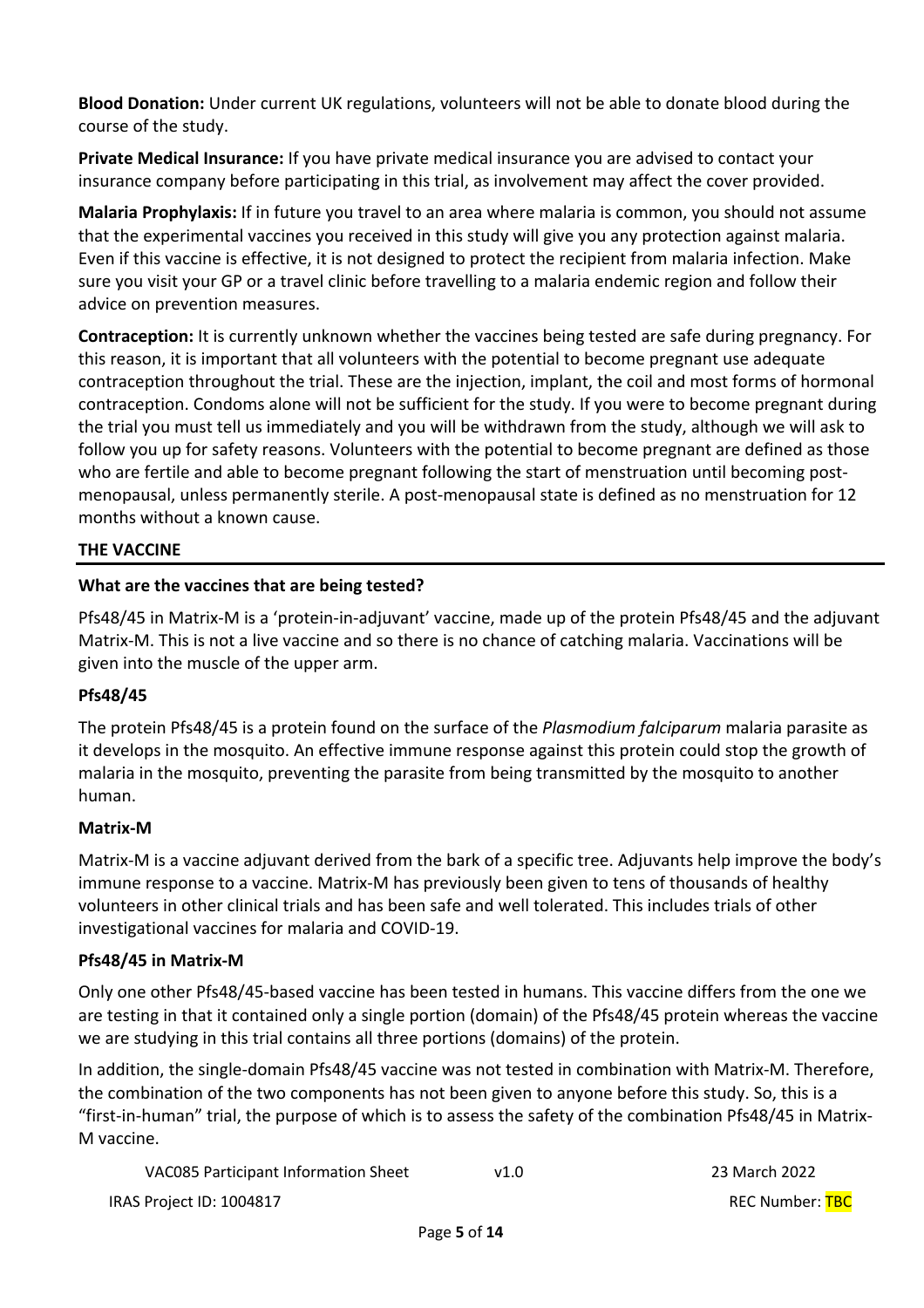# **What dose of the vaccine is being tested?**

The optimal dose of the vaccine is not yet known. The aim of this initial study is to assess the safety of the Pfs48/45 protein at various doses. The volunteers will be allocated to one of three groups and each group will receive a different dosing regime of the vaccine, as detailed below. We will also assess the body's immune response at the different doses.

Based on previous studies, the optimal dose of the adjuvant Matrix-M is 50 ug (micrograms). This is the dose that we will be using in this trial, in combination with the Pfs48/45 protein.

The doses and schedule of the vaccine and adjuvant to be given in this study are summarised below:

| <b>Group</b> | <b>Group size</b> | Day 0          | <b>Day 28</b>  | <b>Day 56</b>  |
|--------------|-------------------|----------------|----------------|----------------|
| Group 1      | $8 - 10$          | Pfs48/45 10 µg | Pfs48/45 10 µg | Pfs48/45 10 µg |
|              |                   | Matrix-M 50 µg | Matrix-M 50 µg | Matrix-M 50 µg |
| Group 2      | $8 - 10$          | Pfs48/45 50 µg | Pfs48/45 50 µg | Pfs48/45 50 µg |
|              |                   | Matrix-M 50 µg | Matrix-M 50 µg | Matrix-M 50 µg |
| Group 3      | $8 - 10$          | Pfs48/45 50 µg | Pfs48/45 50 µg | Pfs48/45 10 µg |
|              |                   | Matrix-M 50 µg | Matrix-M 50 µg | Matrix-M 50 µg |

**Table 1 :** Vaccination dosing and schedule for this study

### **What are the expected side effects from this vaccine?**

The effect of vaccines are potentially irreversible, so it is important you understand the potential risks of the vaccines before you agree to be involved in the study.

This particular vaccine has not been used in humans before but we do not expect the side effects of this vaccine to be significantly different from previous trials where different protein vaccines have been used with the same adjuvant (Matrix-M). We expect that most symptoms will be mild, but symptoms may also be moderate or severe in how strong they are. All symptoms should resolve completely within a few days.

You may experience any of the following short-lived side effects:

- Injection site pain (most likely mild; however there is a chance this could be moderate or severe in intensity).
- Redness, swelling, itching and warmth at the vaccine site (symptoms are likely to be mild if present; however, there is a chance this could be moderate or severe in intensity).
- A 'flu-like' illness within 24 hours of vaccination which usually resolves within 48 hours. (This can include headache, muscle aches, joint aches, feverishness, tiredness, nausea and feeling generally unwell). The majority of general symptoms are likely to be mild but there is a possibility of moderate or severe symptoms occurring.

**It is important to remember this vaccine is being tested in humans for the first time in this trial, so there is a chance you could experience a side effect different in nature, or more severe than those described.**

#### **Severe Reactions**

With any vaccination there is a low risk of serious reactions, which may be related to the immune system of the nervous system. Severe allergic reactions to vaccines (anaphylaxis) are very rare but can be fatal. Doctors qualified in the management of anaphylaxis and appropriate equipment and medication will be

| VAC085 Participant Information Sheet | v1.0 |
|--------------------------------------|------|
|--------------------------------------|------|

23 March 2022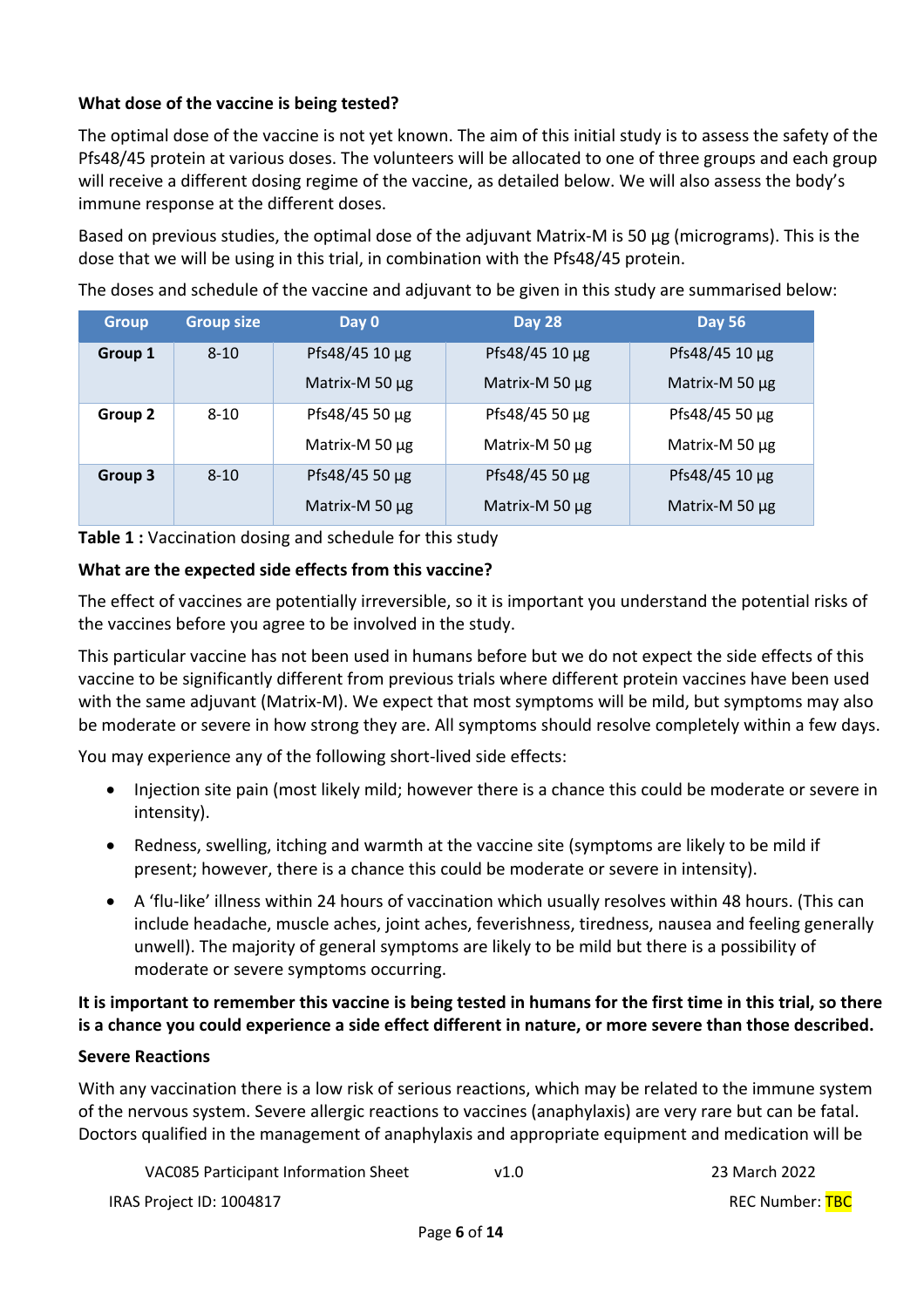present at each vaccination. Reactions in the nervous system are also extremely rare following vaccination, but can cause an illness called Guillain-Barré syndrome. Guillain-Barré syndrome is an illness in which people can develop severe weakness and may be fatal. However, these reactions have not previously been seen with the type of vaccine used in this study. If you experience unexpected symptoms, or become in any way concerned you should contact one of the Investigators (who are available 24 hours a day) using the emergency contact details that you will be given once you have been vaccinated.

# **VISITS**

You will receive 3 vaccinations and attend 16 visits in total. All visits will take place at CCVTM clinic in Oxford. The screening visit will take up to two hours, vaccination visits will take up to two and a half hours and follow-up visits will take up to one hour. The CCVTM clinic is wheelchair-accessible.

# **Number, timing and purpose of visits**

Each vaccination is given four weeks apart (on days 0, 28 and 56). Volunteers will be reviewed in clinic the day after each of the three vaccinations and then at one week, two weeks and four weeks postvaccination. In addition to this there are 2 further clinic appointments, on days 140 and 240 after the third vaccination. This means that the final clinic review will be approximately 8 months after the first vaccine dose.

At each visit we will check your temperature, pulse and blood pressure readings, ask you some medical questions and usually take some blood tests. On the day 84 visit, four weeks after the third vaccination, all participants with the potential to become pregnant will also have a urinary pregnancy test. All participants may be examined by a doctor if needed.

During the course of the trial you may be asked to attend for an extra visit, for example, if a blood test needs to be repeated. You will be additionally compensated for the time and inconvenience of any extra visits.



**Figure 1:** Schedule of visits. Circles denote in-person clinic visits.

# **Vaccinations**

On each vaccination day, we will assess you to check for any new medical problems since your last visit and make sure that you are still happy to go ahead. We will also take some blood tests. All volunteers with the potential to become pregnant will also have a urinary pregnancy test. The vaccines will be given into the muscle of your upper arm, usually on the non-dominant side (e.g. left arm if right-handed).

| <b>VAC085 Participant Information Sheet</b> | v1.0 | 23 March 2022 |
|---------------------------------------------|------|---------------|
|---------------------------------------------|------|---------------|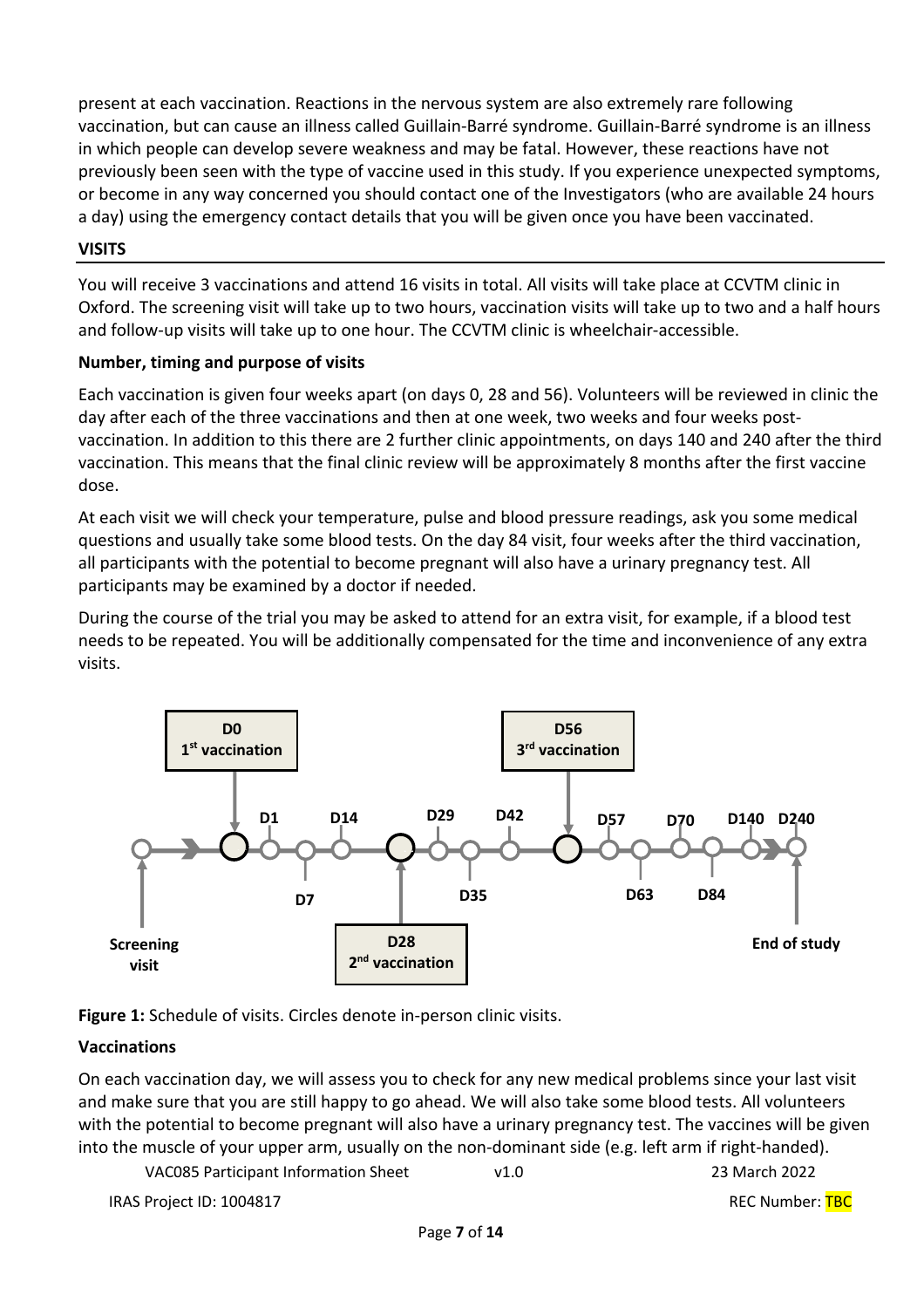After each vaccination, we will ask you to wait in the clinic for 1 hour to check there are no immediate problems. You will be assessed again before leaving and be given a thermometer and tape measure to take away. We will also show you how to use the electronic diary, which will need to be completed for 28 days after each vaccine. We will ask you to record details about specific symptoms and any redness at the vaccination site every day for 7 days after each vaccination. After these 7 days we will just ask you to record if you feel unwell or take any medications over the next 3 weeks.

At the follow-up visits, we may ask to photograph your vaccination site. Your face will not appear in any such photograph. Photographs may be shown to other professional staff, used for educational purposes or included in a scientific or academic publication.

# **First volunteers**

As this is the first time that the vaccine is being administered to people, for safety reasons, we will initially vaccinate one volunteer alone, followed by clinical review on the day after vaccination and further monitoring via a diary card for at least a further 24 hours. If there are no safety concerns, a further 2 volunteers will be vaccinated at a minimum of two days after the first volunteer and at least an hour apart. Following review of the second and third volunteers at the 48-hour timepoint, an internal safety review will be carried out. If no safety concerns are identified, the remaining volunteers in the group will be vaccinated. This staggered enrolment will be carried out for both Groups 1 and 2.

You will be able to choose not to be one of the first three volunteers vaccinated.

# **COVID-19**

Due to the COVID-19 pandemic, there are enhanced precautions in place to keep you as safe as possible whilst carrying out the study effectively. These will follow the latest guidance from UK Health Security Agency (UKHSA) and the UK Government to minimise the risk of transmission of possible COVID-19 infection when you attend clinic appointments.

During the course of the study, you may develop symptoms that could be consistent with COVID-19 infection. If so, you will be directed to national NHS guidance and testing services. If you test positive for COVID-19 during this study:

- Please self-isolate as per latest government guidance.
- You will be directed to local NHS services if you require further medical care for COVID-19.

If you have to self-isolate during the course of the study, we will try to re-schedule clinic visits that are due to another time or schedule telephone consultations where possible.

To minimise the number of people in the building during study visits, we will give you a specific appointment time for all study visits and you must attend then. If you arrive before your appointment time, please wait outside of the building.

#### **Clinic visits**

- All staff will use appropriate personal protective equipment (PPE) during clinic visits. Social distancing will be strictly observed, unless proximity is required for clinical reasons.
- In the following circumstances, **please do not attend clinic** and call to inform us:
	- $\circ$  If you or a household member have any symptoms of COVID-19: fever of 37.8°C or higher, new cough, loss or change in sense of smell or taste.
	- $\circ$  If you or a household member have been diagnosed with COVID-19 and are self-isolating.
	- o If you are unwell or not sure that you should attend.

VAC085 Participant Information Sheet v1.0 23 March 2022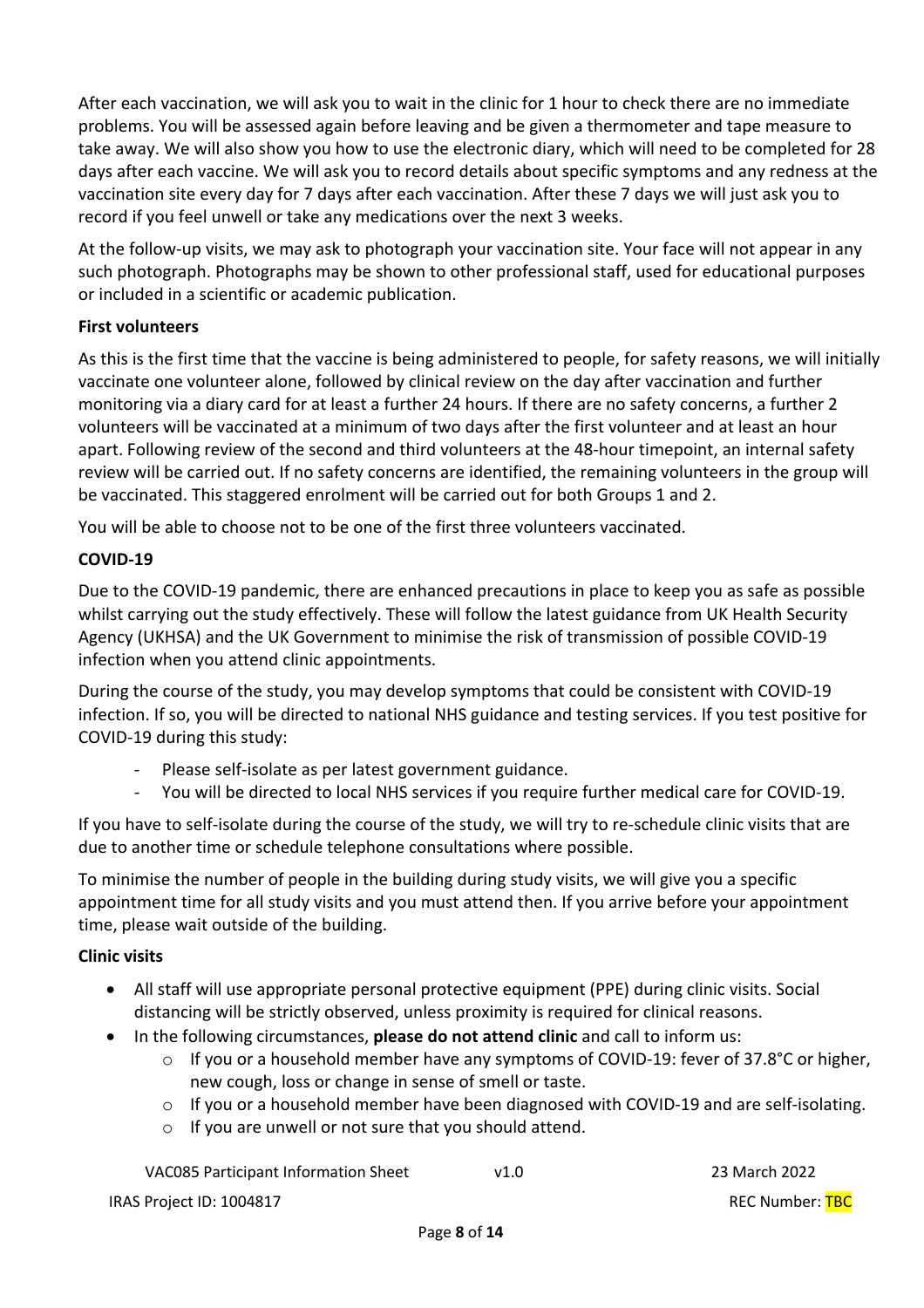#### **COVID-19 vaccination**

- Please inform us if you have an appointment for COVID-19 vaccination during the trial as we would like to avoid giving your malaria vaccinations around the time of COVID-19 vaccination. This is because it is not known what effect COVID-19 vaccinations may have on your response to malaria vaccination, which is being studied in this trial. Similarly, it is not known if your response to COVID-19 vaccination may be affected if you are given a malaria vaccine around the same time.
- You will be able to receive a COVID-19 vaccine during the study if it is given at least 14 days before or 7 days after any malaria trial vaccinations. We have some flexibility in the dates of your malaria vaccinations so they can be fitted around any COVID-19 vaccination.

As the public health situation evolves, we may change some of these procedures, in line with the most upto-date guidance from UKHSA and the UK Government. We will inform you as soon as possible of any changes.

#### **OTHER INFORMATION**

#### **Blood Tests**

We take blood tests as part of the screening visit and at the study visits in order for us to assess your general health, your immune response to the vaccine and to assess the safety of the vaccines. The volume of blood taken at each visit ranges from 10 to 145ml. The total volume of blood taken over the course of the study is an estimated 942mL. If you would like them, we can give you the results of your blood tests. You will be asked to consent separately for blood to be stored and shared with other researchers via the Oxford Vaccine Centre Biobank. If you are not happy for your samples to be biobanked, they will be destroyed at the end of the study.

To avoid repeated testing, if you are not enrolled into this study and apply to enter another study carried out by the Jenner Clinical Trials Group based at the CCVTM in Oxford, the screening blood results may be used in that study, where appropriate and with your consent.

#### **Abnormal Results**

If abnormal results or undiagnosed conditions are found in the course of the study these will be discussed with you and, if you agree, your GP (or a hospital specialist, if more appropriate) will be informed. Any newly diagnosed conditions will be looked after within the NHS.

#### **Expenses and Payments**

You will be compensated for travel, time and the inconvenience of blood tests for each visit during the trial, and for attending a screening visit. The approximate total compensation for taking part in this study will be £790. Payment will be made via BACS within six weeks of completing the study.

You will be compensated as follows:

| • Screening visit                        | £25 per visit                                                  |  |  |
|------------------------------------------|----------------------------------------------------------------|--|--|
| • Travel expenses:                       | E15 per visit (if travel to the trial site costs more than E15 |  |  |
| additional reimbursement may be offered) |                                                                |  |  |
| • Time required for visit:               | £20 per hour                                                   |  |  |

Inconvenience of blood tests: E10 per blood donation

If additional pre-enrolment visits are required (for example, for any repeat blood tests needed due to an abnormal result), you will receive a fixed payment of £10 per visit. You will also receive additional compensation for any extra visits attended during the course of the trial according to the rates above.

VAC085 Participant Information Sheet v1.0 23 March 2022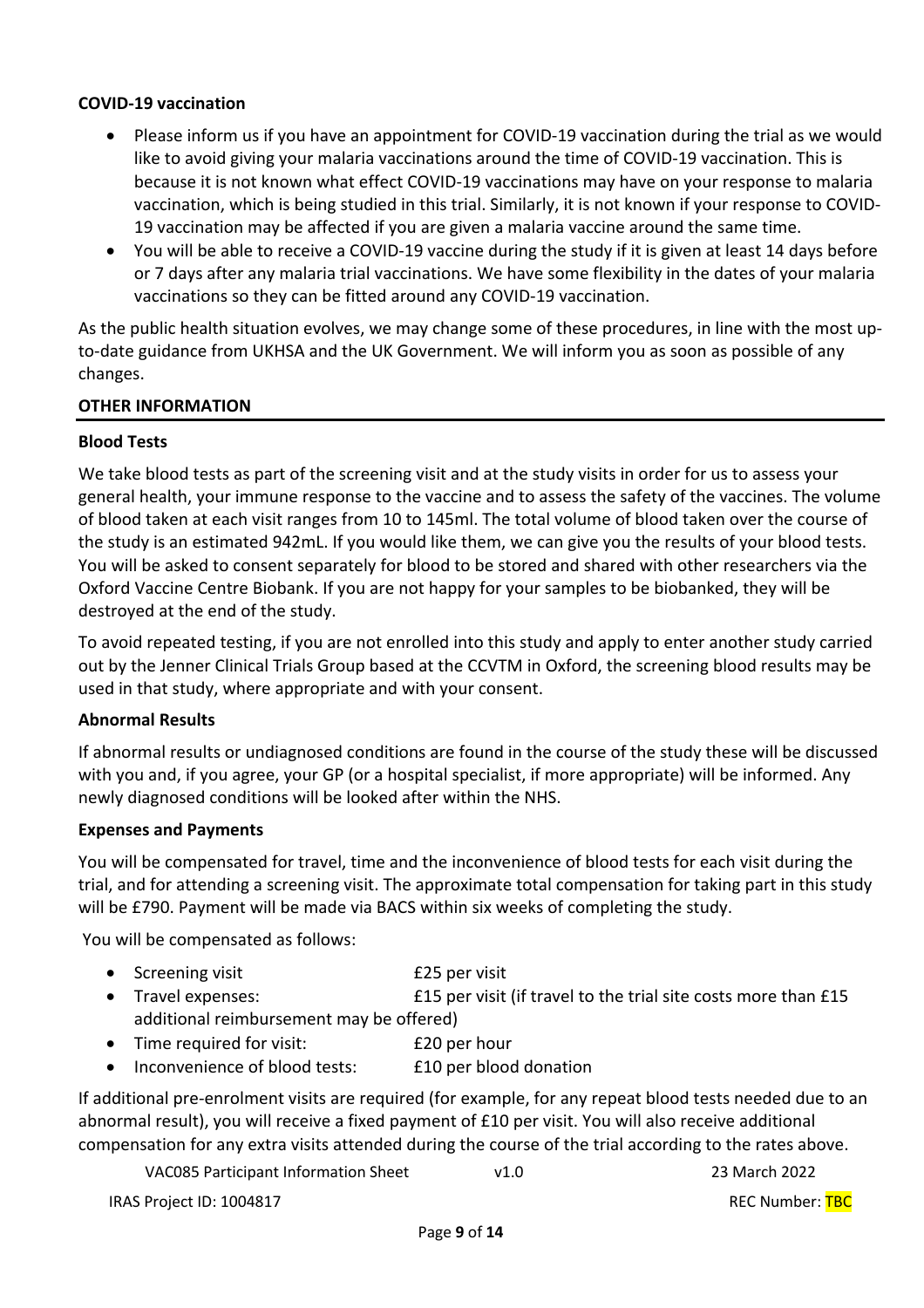If you choose to leave the study early or are withdrawn from the study, you will be compensated according to the length of your participation based on these figures. Please note that if you do leave the study early it can take several weeks for your final payment to be made.

You should note that compensation payments received in this trial may have an impact on your entitlement to benefits.

|            | <b>Time in Trial</b><br>(approximate) | <b>Maximum</b> | <b>Maximum volume</b><br>number of Visits   of Blood Taken (mL) | Compensation |
|------------|---------------------------------------|----------------|-----------------------------------------------------------------|--------------|
| Groups 1-3 | 8 months                              | 16             | 942                                                             | £790         |

**Table 2:** Summary of study visits, blood taken and compensation for visits including screening visit

### **What alternatives are present?**

At present, there is no transmission-blocking malaria vaccine approved anywhere in the world. There are other malaria vaccines in various stages of development. This study may help develop an effective transmission-blocking malaria vaccine.

# **What are the possible benefits of taking part?**

This study will not benefit you, but the information gained from the study might help to prevent malaria infection and disease in those living in areas where malaria is common and in travellers to those areas.

# **Will my taking part in the study be kept confidential?**

Yes. All the information about your participation in this study will be kept confidential. The details are included in Part 2.

**This completes Part 1 of the Information Sheet. If the information in Part 1 has interested you and you are considering participation, please continue to read the additional information in Part 2 before making any decision.**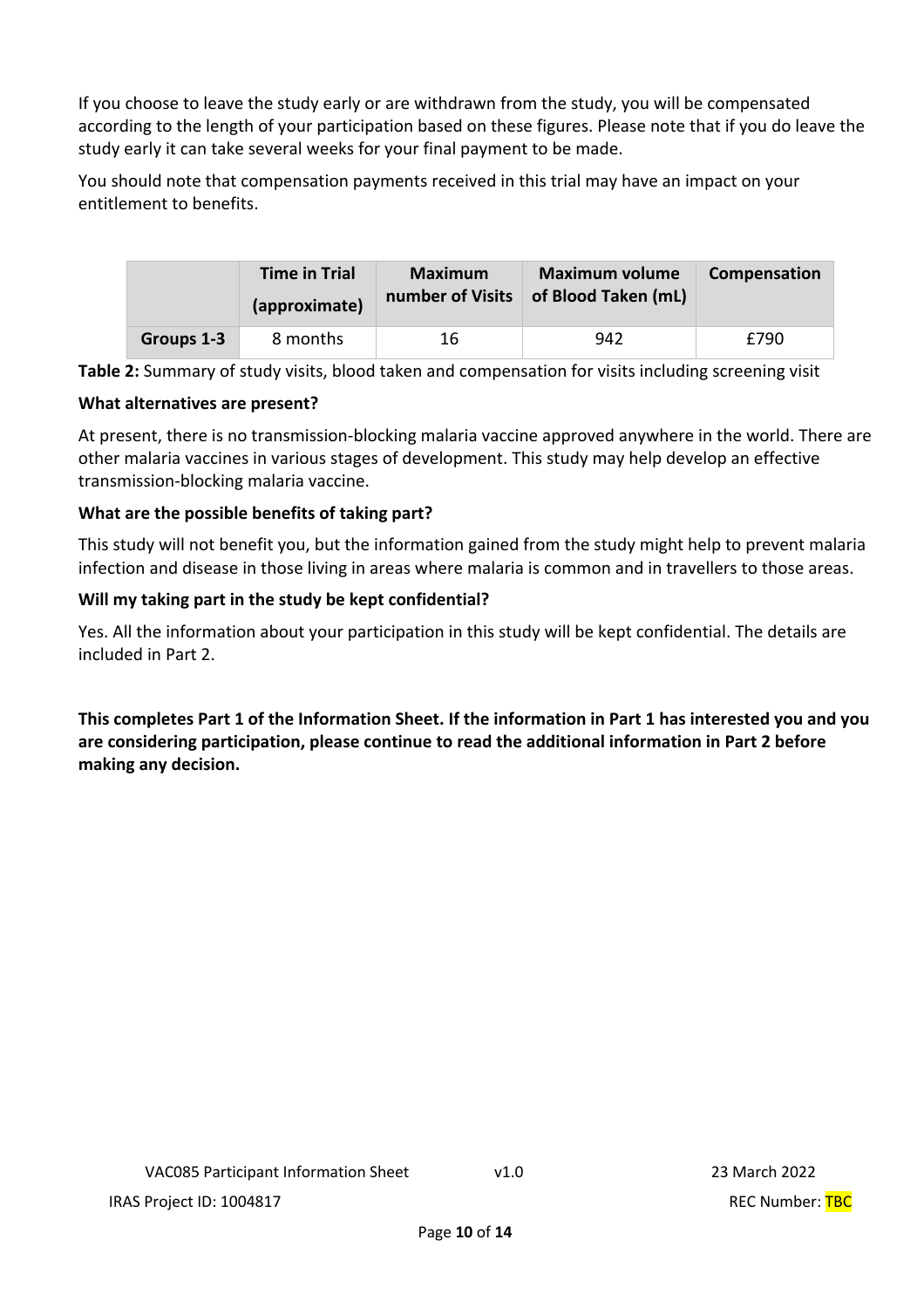# **Part 2**

# **What if relevant new information becomes available?**

Sometimes during the course of a trial, new information relevant to the trial becomes available. If this happens, we will tell you about it and discuss whether you want to, or should, continue in the study. If you decide to continue to take part, you may be asked to sign an updated consent form. On receiving new information, we may consider it to be in your best interests to withdraw you from the study. Your participation in this study may also be stopped at any time by the study doctor or the Sponsor for other reasons.

# **What will happen if I don't want to carry on with the study?**

If, at any time after agreeing to participate, you change your mind about being involved with this study you are free to withdraw without giving a reason. Your decision will not result in any penalty, or loss of benefits to which you are otherwise entitled. Unless you state otherwise, any blood taken whilst you have been in the study will continue to be stored and used for research as detailed above. Similarly, all your data collected up to the point of your withdrawal will be stored, unless you specifically request for it to be destroyed. You are free to request that your blood samples are destroyed at any time during or after the study.

# **What if there is a problem?**

If you are harmed as a result of taking part in this study, the study doctor can advise you of further action and refer you to a doctor within the NHS for treatment, if necessary. The University of Oxford, as Sponsor, has appropriate insurance in place in the unlikely event that you suffer any harm as a direct consequence of your participation in this trial.

The Investigators recognise the important contribution that volunteers make to medical research, and make every effort to ensure your safety and well-being. In the event of harm being suffered, while the University will cooperate with any claim, you may wish to seek independent legal advice to ensure that you are properly represented in pursuing any complaint. At any time during the study you will be entirely free to change your mind and withdraw from the study. This will not affect your subsequent medical care in any way.

# **Complaints statement**

If you wish to complain about any aspect of the way in which you have been approached or treated during the course of this study, you should contact your local trial team (contact details at the end of this document) or you may contact the University of Oxford Research Governance, Ethics and Assurance (RGEA) office on 01865 616480 or the head of RGEA, email ctrg@admin.ox.ac.uk.

# **Will my taking part in this study be kept confidential?**

All information that is collected about you during the course of the research will be coded with a study number and kept confidential. Personal details will be stored securely and separately from the research data. Responsible members of the University or regulatory bodies may be given access to data for monitoring and/or audit of the study to ensure that the research is complying with applicable regulations. Any information about you that leaves the clinic will have your name and address removed so that you cannot be identified from it. Your information is stored electronically on a secure server and any paper notes are kept in a locked filing cabinet.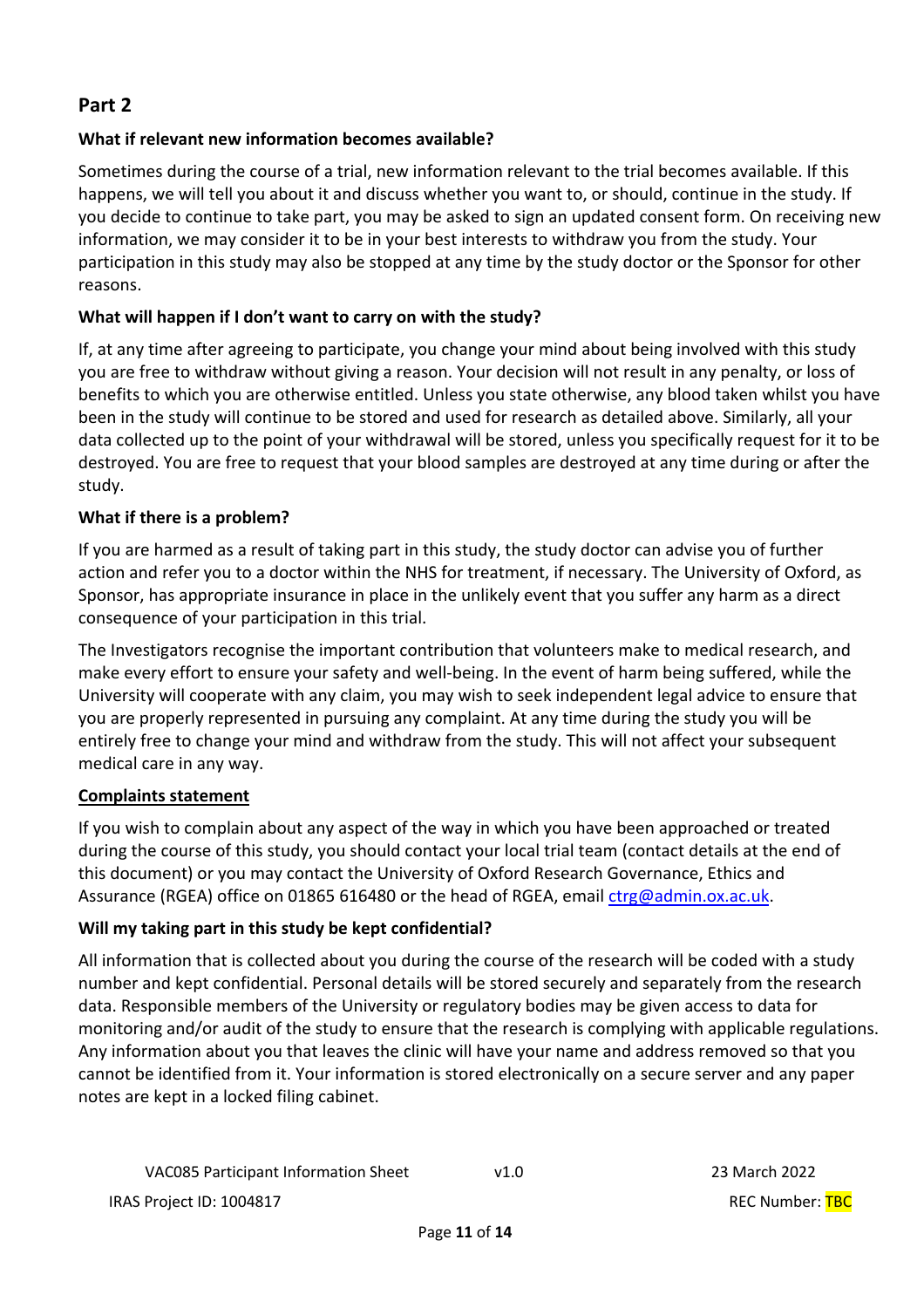# **Involvement of the General Practitioner/Family doctor (GP)**

In order to enrol into this study, you will be required to sign a form documenting that you consent for us to contact your GP. This is to inform them that you are interested in being involved in the study, and to check there are no medical reasons that they are aware of that would make your participation inadvisable. Your GP may be asked to share information about your medical history and give access to any other medical records as required. The researchers will not enrol you in the trial if your GP has relevant concerns about your eligibility or safety. We will write to your GP to let them know whether or not you are finally enrolled in the study, and whether or not you completed the study, so they can update your medical records accordingly.

# **Prevention of 'Over Volunteering'**

Volunteers participating in this study must not be receiving investigational medications or vaccines in another study at the same time. In order to check this, you will be asked to provide your National Insurance or Passport number. This will be entered on to a national database which helps prevent volunteers from taking part in too many clinical trials. More information can be found at *www.tops.org.uk*. Your national insurance or passport number is also required to allow processing of compensation payments.

# **What will happen to any research samples I give?**

Your study visit blood tests will be analysed in Oxford University research laboratories. Blood tests for your general health will be carried out in the NHS laboratories at Oxford University Hospitals. With your consent, some cells from your blood may be used to produce specific antibodies ('monoclonal antibodies') , which could be used for commercial activity in the future. Other blood tests to look at the response of your body to the vaccine may be done with collaborating laboratories in the UK and in other countries. Any samples or data sent to NHS laboratories or collaborating labs will be assigned a study code rather than your name/personal details (pseudo-anonymised).

If you consent, some of your leftover blood samples will be stored indefinitely at the Oxford Vaccine Centre Biobank and may be used for further related research, including of the human body's immune response and/or vaccine research. Any such future research will have an appropriate ethical review. Upon your request at any time, your remaining blood samples will be destroyed. More information around the procedures for long term storage of your samples is available in the Oxford Vaccine Centre Biobank information booklet and you will be asked to sign a separate consent form if you agree to have your samples stored for future use in ethically approved research. If you decide not to consent to storage of your samples in the Biobank, these samples will be disposed of at the end of the study. Your participation in this study will not be affected by your decision to allow or not allow storage and future use of your leftover blood samples.

To avoid repeat testing, if you are not enrolled into this study and you apply to enter another study carried out by the Jenner Clinical Vaccine Trials Group based at the CCVTM, the results from your screening visit blood tests may be used to determine whether you are eligible for the second trial you applied for.

# **Will any genetic tests be done?**

Yes. Some blood will be used to look at the pattern of your genes that can affect the immune system (including your 'human leukocyte antigen' [HLA] type). Since these genetic test are not carried out to look at your general health, you would not be given the results of these tests.

| <b>VAC085 Participant Information Sheet</b> | v1.0 | 23 March 2022          |
|---------------------------------------------|------|------------------------|
| IRAS Project ID: 1004817                    |      | <b>REC Number: TBC</b> |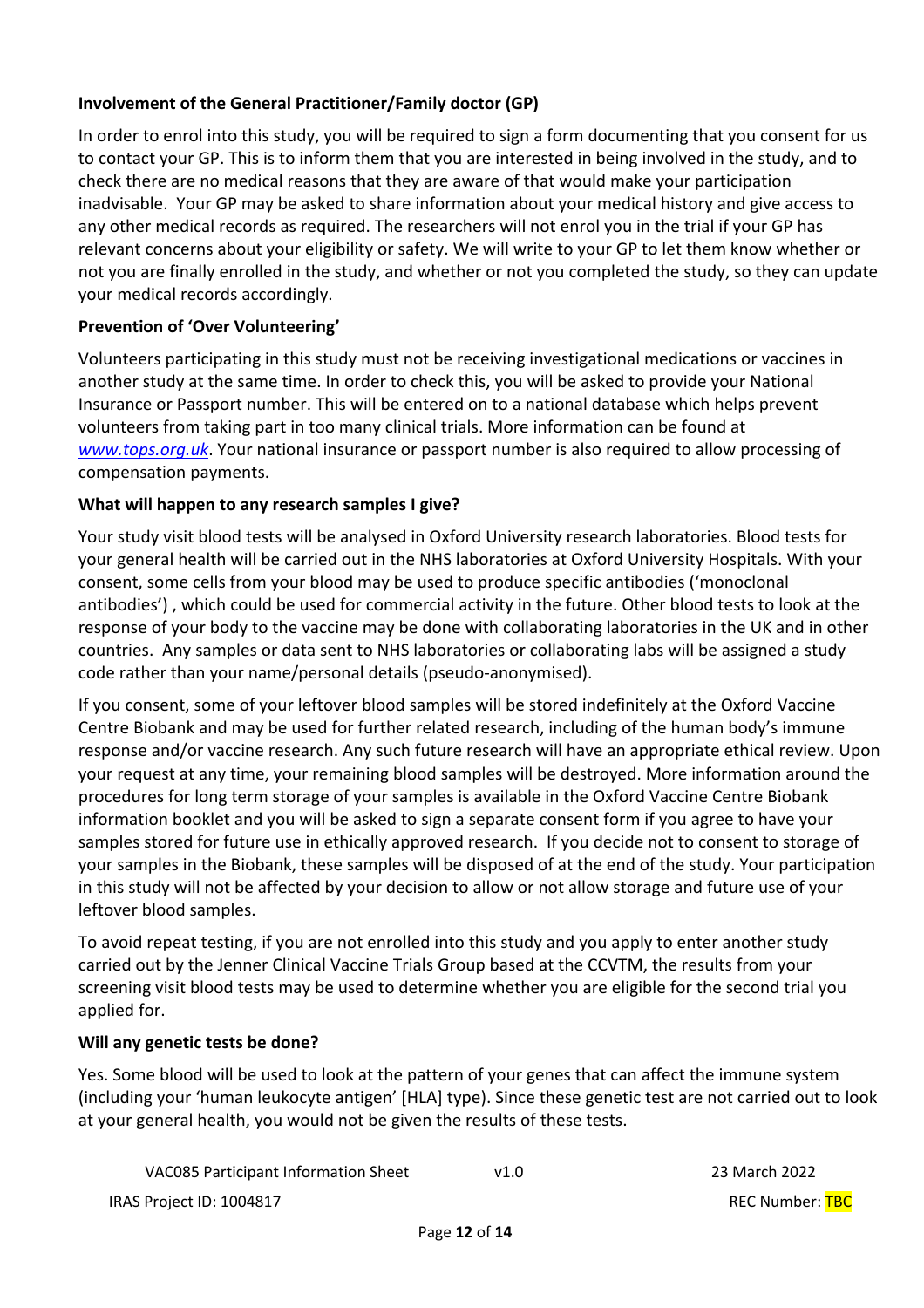### **What will happen to my data?**

Data protection regulation requires that we state the legal basis for processing information about you. In the case of research, this is 'a task in the public interest.' The University of Oxford is the sponsor for this study, based in the United Kingdom, is the data controller and is responsible for looking after your information and using it properly.

We will be using information from you and your medical records in order to undertake this study. We will use the minimum personally-identifiable information possible. The University of Oxford will keep identifiable information about you from this study for a maximum of 5 years after the study has finished. We will securely store the anonymised research data and any research documents with personal information, such as consent forms, for a maximum of 5 years after the end of the study. The need to store this information for longer in relation to licensing of the vaccine will be reviewed every 5 years. Once the study has been completed, all documents would be archived in a secure facility. Files will be confidentially destroyed if storage is no longer required. For effective vaccines that may be licensed, secure storage of research data may be required for at least 15 years after the end of the study, subject to adjustments in clinical trials regulations. In addition to the scientific data, we will also store documents containing personal information that you provide when registering for the trial (including contact details), medical information and signed consent forms during this archiving period.

The study team will use your name and contact details, to contact you about the research study, and make sure that relevant information about the study is recorded for your care, in relation to your health during the study and to oversee the quality of the study. At the completion of the study, unless you consent otherwise (e.g. if you request to be informed of other trials), your personal details will not be used to contact you other than for exceptional circumstances concerning your safety. If you consent to take part in another study carried out by the Jenner Institute, personal information and medical information including blood test results may be accessed to avoid unnecessary repetition.

Your bank details will be stored for 7 years in line with University financial policy.

Your information may also be shared with collaborating partners working with Oxford University. This information will be identified only by the unique trial number and you will not be personally identifiable. All data received will be kept securely by these parties in line with all regulatory requirements.

If the study is paused due to safety concerns relating to the vaccine, the local ethics committee and the manufacturers of the vaccine adjuvant (Novavax) will be informed. The data shared would be deidentified.

Data protection regulation provides you with control over your personal data and how it is used. When you agree to your information being used in research, however, some of those rights may be limited in order for the research to be reliable and accurate. Further information about your rights with respect to your personal data is available at: https://compliance.web.ox.ac.uk/individual-rights

#### **Involvement of Appledown Clinical Research Ltd (ACR)**

ACR are independent external monitors used in this study to ensure we are complying with the clinical trial regulations. They will conduct a site visit to prepare and set up the clinical trial prior to recruitment as well as conduct monitoring visits to check the information in source documents (e.g. blood test results and GP letters). In most documents you will only be identified by a study ID number but they will see some documents which would identify you (e.g. the consent form). They will not retain any data which could identify you personally. For remote monitoring to occur they may require secure online access to electronic documents but will not download or copy

```
VAC085 Participant Information Sheet v1.0 23 March 2022
```